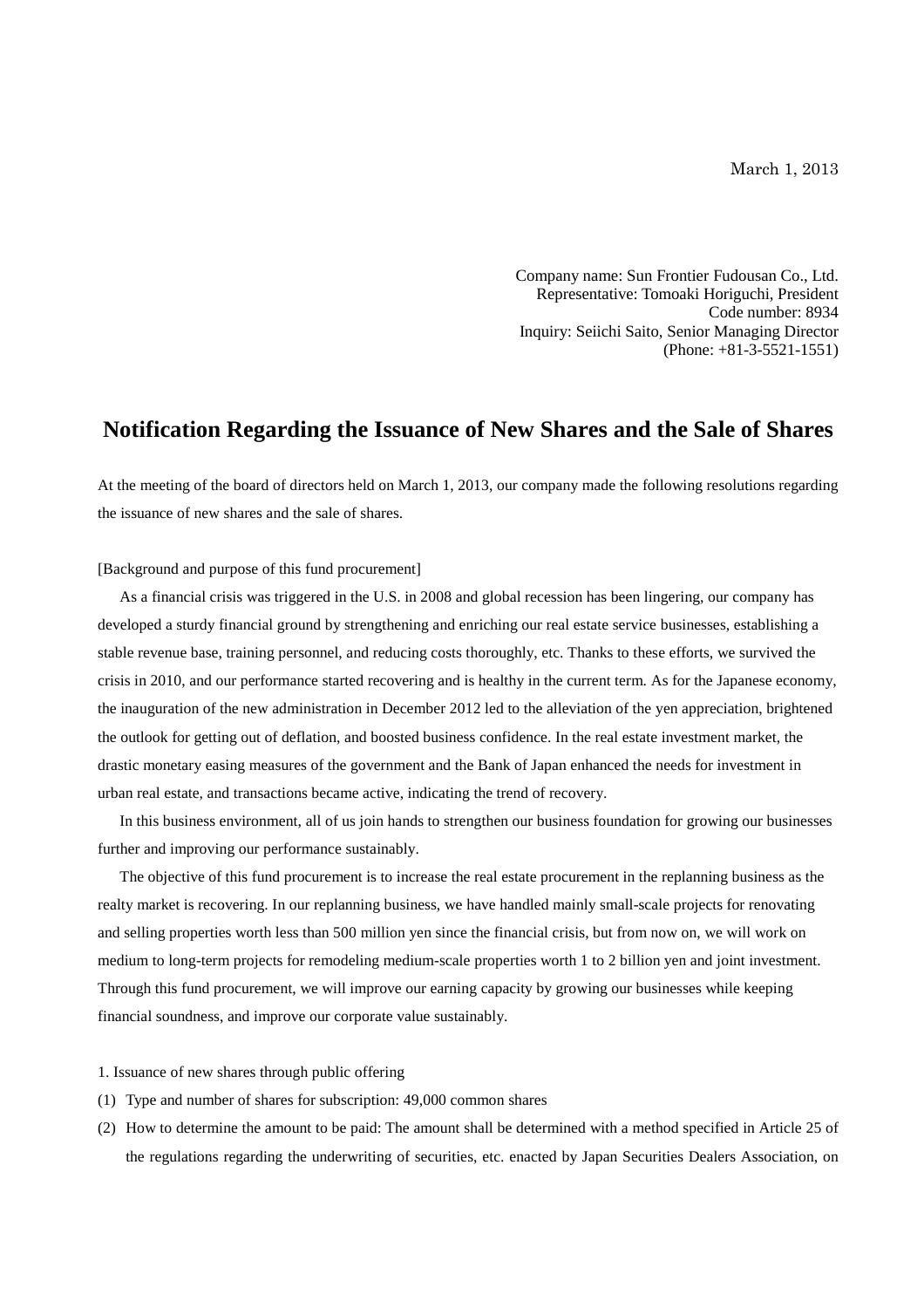any date during a period from Monday, March 11, 2013 to Thursday, March 14, 2013 (hereinafter called "date issue price, etc. are determined").

- (3) Capital and capital reserve to be increased: The capital amount to be increased shall be half of the increase limit of capital, etc. calculated in accordance with Article 14, Section 1 of Corporate Accounting Rules, and a fraction of less than one yen in the calculated amount shall be rounded up. The capital reserve to be increased shall be the amount obtained by subtracting the capital amount to be increased from the increase limit of capital, etc.
- (4) Offering method: Public offering. Daiwa Securities Co., Ltd., Ichiyoshi Securities Co., Ltd., and Mizuho Securities Co., Ltd. (hereinafter called "underwriters") will purchase and underwrite all of our shares. The issue price (offer price) in public offering will be determined while considering the demand situation, etc. assuming that it is obtained by multiplying the closing price of the common shares of our company in Tokyo Stock Exchange on the date issue price, etc. are determined (if there is no closing price on that date, the closing price on the latest date before that date) based on a method specified in Article 25 of the regulations regarding the underwriting of securities, etc. enacted by Japan Securities Dealers Association by 0.90 to 1.00 (rounding off a fraction of less than 1 yen).
- (5) Compensation paid to underwriters: There is no underwriting fee, but the underwriters will receive the total amount of difference between the issue price (offer price) in public offering and the amount paid by underwriters to our company.
- (6) Subscription period: From the business day following the date issue price, etc. are determined to 2 business days after the date issue price, etc. are determined.
- (7) Payment date: From Monday, March 18, 2013 to Friday, March 22, 2013. Five business days after the date issue price, etc. are determined.
- (8) Unit of number of shares for subscription: 1
- (9) The payment amount, the capital and capital reserve to be increased, and any other items for the issuance of new shares will be determined solely by the representative director and president.
- (10)Each of the above clauses shall be under the condition that the notification pursuant to Financial Instruments and Exchange Act is valid.
- 2. Sale of the shares of our company (through the over allotment system) (See <Reference> 1)
- (1) Type and number of shares to be sold: 7,000 common shares

The above number is the upper limit, and so it may decrease according to the demand situation, etc. or the sale of shares may be abandoned. We will make a final decision about the number of shares to be sold while considering the demand situation in public offering, etc. on the date issue price, etc. are determined.

- (2) Seller: Daiwa Securities Co., Ltd.
- (3) Sales price: to be determined on the date issue price, etc. are determined, and it shall be equal to the issue price (offer price) in public offering.
- (4) Selling method: Daiwa Securities Co., Ltd. will sell up to 7,000 common shares of our company offered by the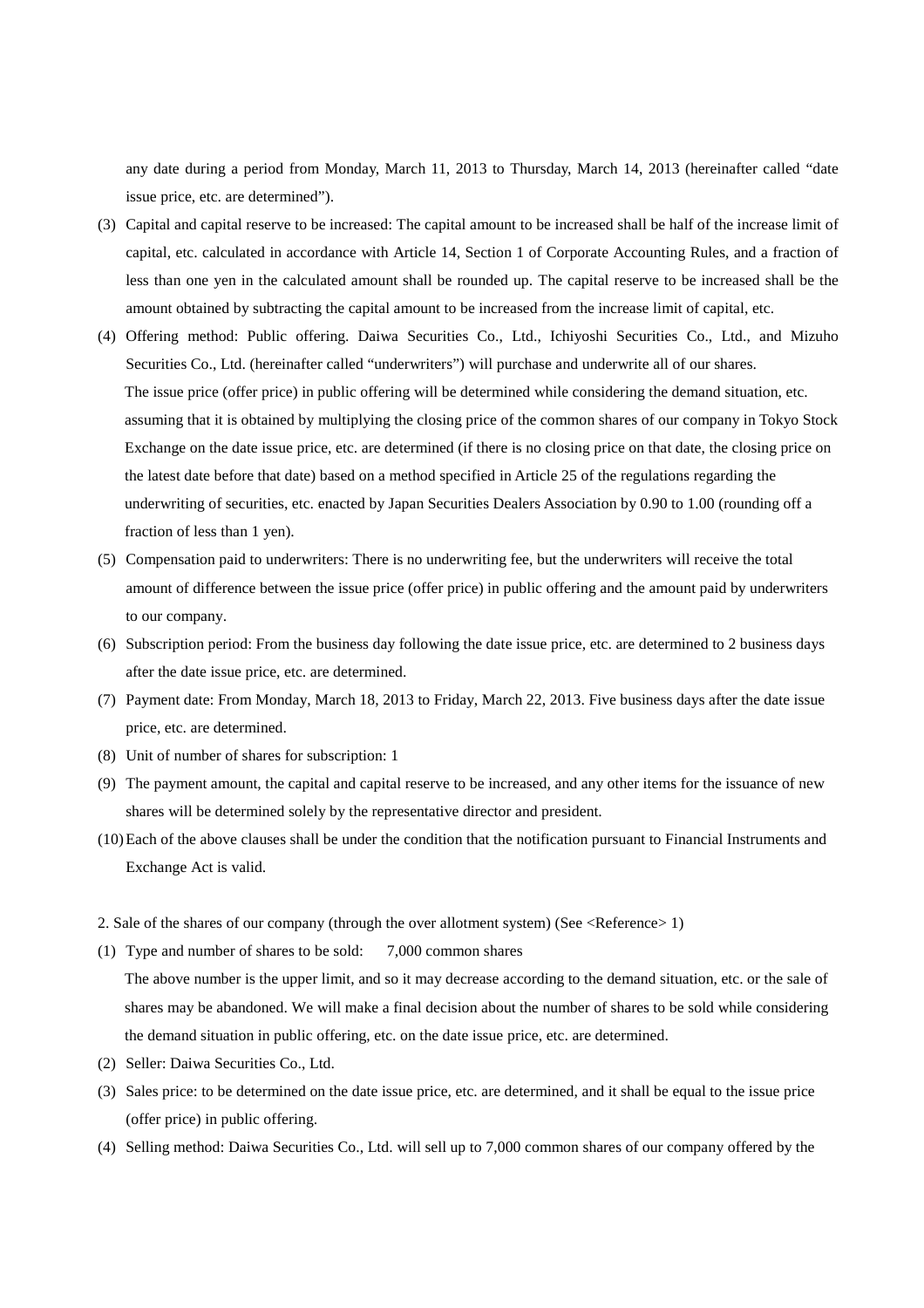shareholders of our company, while considering the demand situation, etc. in public offering.

- (5) Subscription period: It shall be the same as the subscription period for public offering.
- (6) Delivery deadline: It shall be the business day following the payment date in public offering
- (7) Unit of number of shares for subscription: 1
- (8) The sales price and any other items regarding the sale of shares will be determined solely by the representative director and president.
- (9) Each of the above clauses shall be under the condition that the notification pursuant to Financial Instruments and Exchange Act is valid.
- 3. Issuance of new shares through third-party allotment (See <Reference> 1)
- (1) Type and number of shares for subscription: 7,000 common shares
- (2) Method for determining payment amount: It shall be determined on the date issue price, etc. are determined. The amount shall be equal to the payment amount in public offering.
- (3) Capital and capital reserve to be increased: The capital amount to be increased shall be half of the increase limit of capital, etc. calculated in accordance with Article 14, Section 1 of Corporate Accounting Rules, and a fraction of less than one yen in the calculated amount shall be rounded up. The capital reserve to be increased shall be the amount obtained by subtracting the capital amount to be increased from the increase limit of capital, etc.
- (4) Allotted to: Daiwa Securities co.,Ltd.
- (5) Subscription deadline: Wednesday, March 27, 2013
- (6) Payment deadline: Thursday, March 28, 2013
- (7) Unit of number of shares for subscription: 1
- (8) The shares for which there has been no subscription until the subscription deadline specified in the above section (5) will not be issued.
- (9) The payment amount, the capital and capital reserve to be increased, and any other items for the issuance of new shares will be determined solely by the representative director and president.
- (10)Each of the above clauses shall be under the condition that the notification pursuant to Financial Instruments and Exchange Act is valid, if the total amount of the issued new shares (payment amount) exceeds 100 million yen.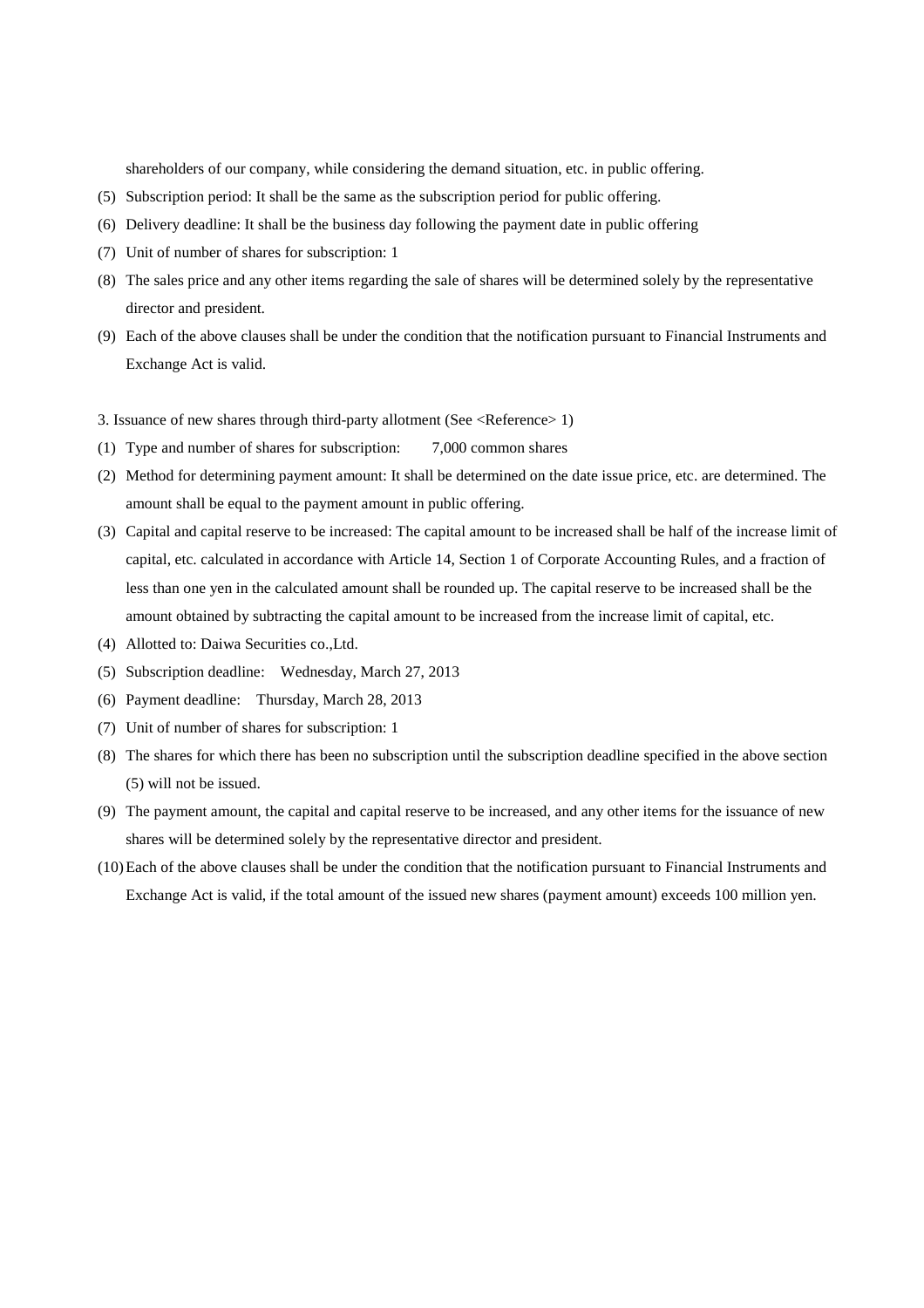## <Reference>

1. Regarding the sale through the over allotment system, etc.

The sale through the over allotment system mentioned in the above section "2. Sale of the shares of our company (through the over allotment system)" means the sale of up to 7,000 common shares of our company, which are offered by the shareholders of our company, by Daiwa Securities Co., Ltd. while considering its demand situation, etc. in the public offering mentioned in the above section "1. Issuance of new shares through public offering." The number of shares to be sold through the over allotment system is the upper limit, and so it may decrease according to the demand situation, etc. or the sale through the over allotment may be abandoned.

Regarding the sale through the over allotment system, our company decided to conduct the allocation of 7,000 common shares to Daiwa Securities Co., Ltd. (hereinafter called "this allocation to a third party") in addition to public offering, with the payment deadline being Thursday, March 28, 2013 at the meeting of the board of directors held on Friday, March 1, 2013.

Daiwa Securities Co., Ltd. may carry out stabilizing transactions for the common shares of our company and allocate all or part of the shares purchased through the stabilizing transactions for returning lent shares during the subscription period of public offering (hereinafter called "subscription period").

In addition, Daiwa Securities Co., Ltd. may purchase the common shares of our company at Tokyo Stock Exchange (hereinafter called "syndicate cover transaction") with the upper limit being the number of shares sold through the over allotment system, during a period from the day following the last date of the subscription period to Monday, March 25, 2013 (hereinafter called "syndicate cover transaction period"), and all of the shares purchased through the syndicate cover transaction will be allocated for the return of lent shares. Even during the syndicate cover transaction period, Daiwa Securities Co., Ltd. may not conduct the syndicate cover transaction at all, or may terminate the syndicate cover transaction without reaching the number of shares sold through the over allotment system, at the discretion of Daiwa Securities Co. Ltd.

Regarding the number of shares calculated by subtracting the number of the shares allocated for the return of lent shares in the above mentioned stabilizing transaction and syndicate cover transaction from the number of the shares sold through the over allotment system, Daiwa Securities Co., Ltd. will accept the allocation to a third party.

Accordingly, there is a possibility that there will be no subscription to all or part of the outstanding shares allocated to the third party, the number of outstanding shares will decrease due to forfeiture, and the issuance itself will be abandoned.

- 2. Variation in the number of outstanding shares through this public offering and third-party allocation
- (1) Current total number of outstanding shares: 371,555 (as of March 1, 2013)
- (2) Number of shares increased through public offering: 49,000 shares
- (3) Total number of outstanding shares after public offering: 420,555 shares
- (4) Number of shares increased through third-party allocation: 7,000 shares
- (5) Total number of outstanding shares after third-party allocation: 427,555 shares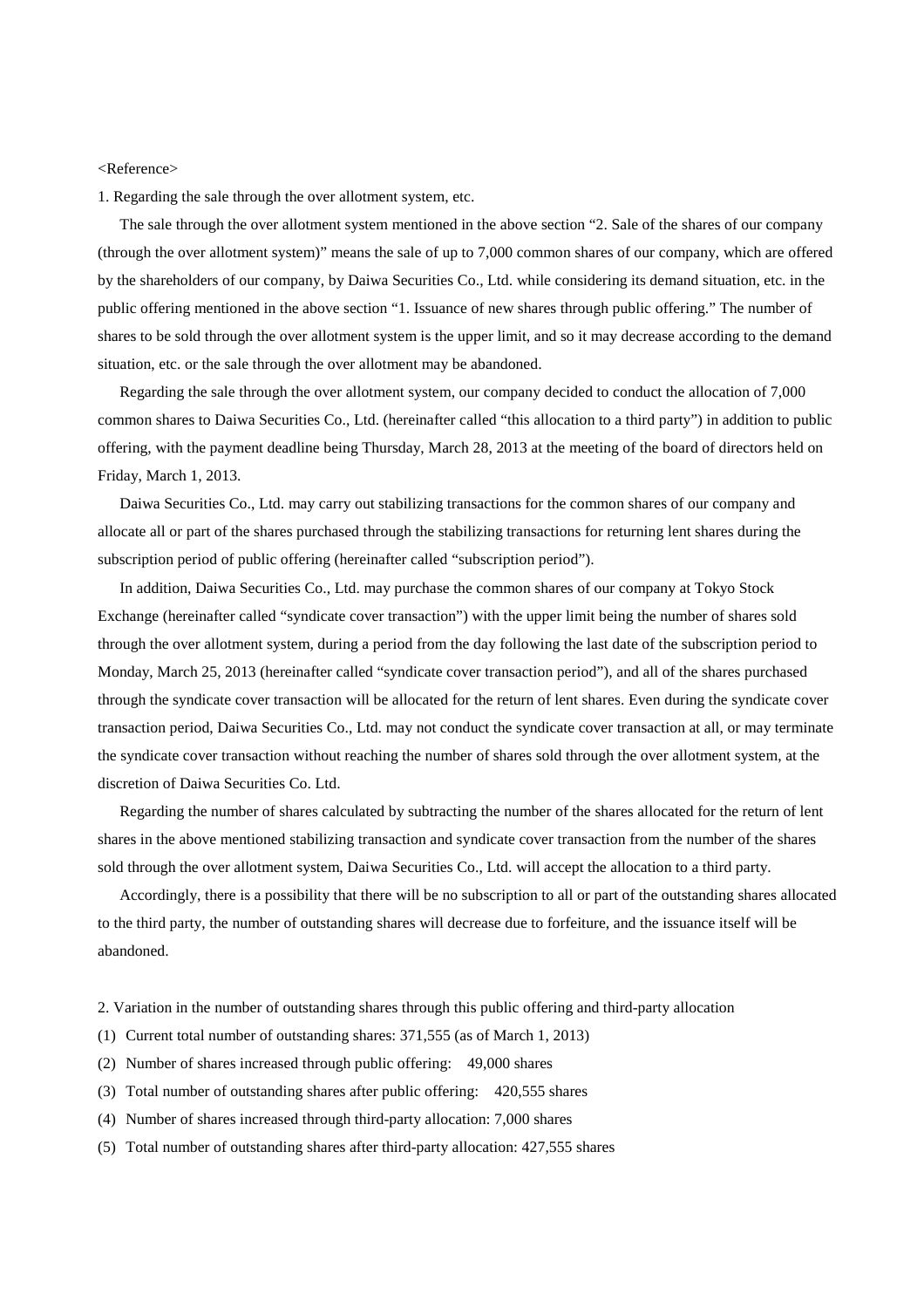Note: The above (4) and (5) may be changed as described in <Reference> 1

- 3. Purpose of fund procurement
- (1) Purpose of this fund procurement

We plan to allocate all of the fund raised through this public offering and third-party allocation, which is roughly estimated to be 4,157,872,000 yen, for acquiring real estate for the replanning business by the end of the term ending March 2014.

Here, the replanning business means a business of buying buildings, etc. whose vacancy rate is high, renovating equipment and greening rooftops, etc., attracting tenants, and selling them to investors who are interested in asset management and corporations.

(2) Change of the purpose of the previous fund procurement

None

(3) Effects on business performance

It is expected that through this fund procurement, we will be able to secure mobile cash reserves, allocate them for purchasing the real estate for the replanning business, and increase our operating revenue.

4. Distribution of profits to shareholders, etc.

(1) Basic policy for profit distribution

Our basic policy is to distribute profits to shareholders stably for a long period of time and enrich retained earnings for responding to the changes in the business environment flexibly.

(2) Policy for determining dividends

Basically, our company distributes surplus money once a year, and dividends are determined at a general meeting of shareholders.

(3) Purpose of use of retained earnings

We plan to allocate retained earnings for fortifying our financial ground and expanding our businesses while responding to the changes in the business environment, and improve our corporate value by using them effectively.

|                                              | FY ended March 31,                      | FY ended March 31, | FY ended March 31, |
|----------------------------------------------|-----------------------------------------|--------------------|--------------------|
|                                              | 2010                                    | 2011               | 2012               |
| Consolidated net profit or loss per<br>share | $\text{\textsterling} \Delta 10,764.64$ | ¥977.97            | ¥2,498.02          |

(4) Dividends for the past three accounting terms, etc.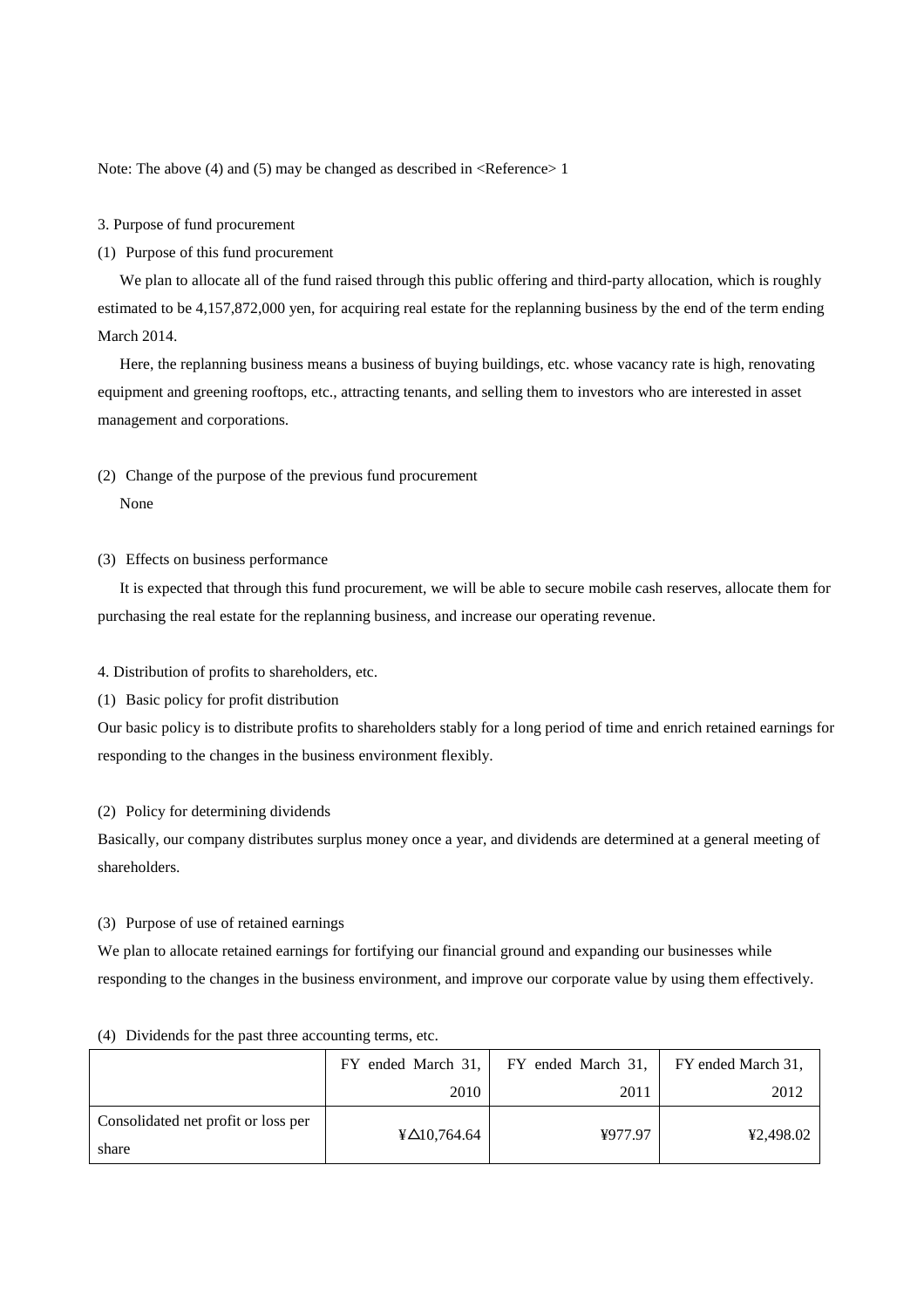| Annual dividend per share (interim<br>dividend per share) | $-(-)$         | — (—)   | ¥350 $(-)$ |
|-----------------------------------------------------------|----------------|---------|------------|
| Actual consolidated dividend<br>payout ratio              | $-$ %          | $-$ %   | 14.0%      |
| Consolidated return on owners'<br>equity                  | $\Delta$ 56.9% | $6.8\%$ | $15.5\%$   |
| Consolidated net asset payout ratio                       | $-$ %          | $-$ %   | $2.0\%$    |

Notes: 1. Consolidated net profit or loss is calculated from the average number of shares during each term.

- 2. Actual consolidated dividend payout ratio is calculated by dividing annual dividend per share by consolidated net profit per share. There were no dividends for the term ended March 2010 and the term ended March 2011, and so the payout ratio is not indicated for these terms.
- 3. Consolidated return on owners' equity is calculated by dividing consolidated net profit by equity capital (average of opening and closing consolidated net assets after the deduction of share warrant).
- 4. Consolidated net asset payout ratio is calculated by dividing annual dividend per share by consolidated net asset per share (average of opening and closing values). There were no dividends for the term ended March 2010 and the term ended March 2011, and so the payout ratio is not indicated for these terms.
- 5. Others

(1) Specification of distribution targets

None

(2) Information on the dilution due to dilutive shares

None

(3) Situation of equity finance over the past 3 years, etc.

① Situation of equity finance

None

|                | FY ended March | FY ended March | FY ended March | ended March<br>FY. |
|----------------|----------------|----------------|----------------|--------------------|
|                | 31, 2010       | 31, 2011       | 31, 2012       | 31, 2013           |
| Opening        | ¥18,810        | ¥12,000        | ¥8,800         | ¥17,700            |
| Highest        | ¥30,850円       | ¥17,900        | ¥19,490        | ¥119,200           |
| Lowest         | ¥10,370円       | 47,630         | 46,930         | ¥13,400            |
| Closing        | ¥12,030円       | ¥8,890         | ¥17,500        | ¥112,100           |
| Price-earnings |                |                | 7.0            |                    |

② Variation in share price, etc. in the 3 previous terms and the current term.